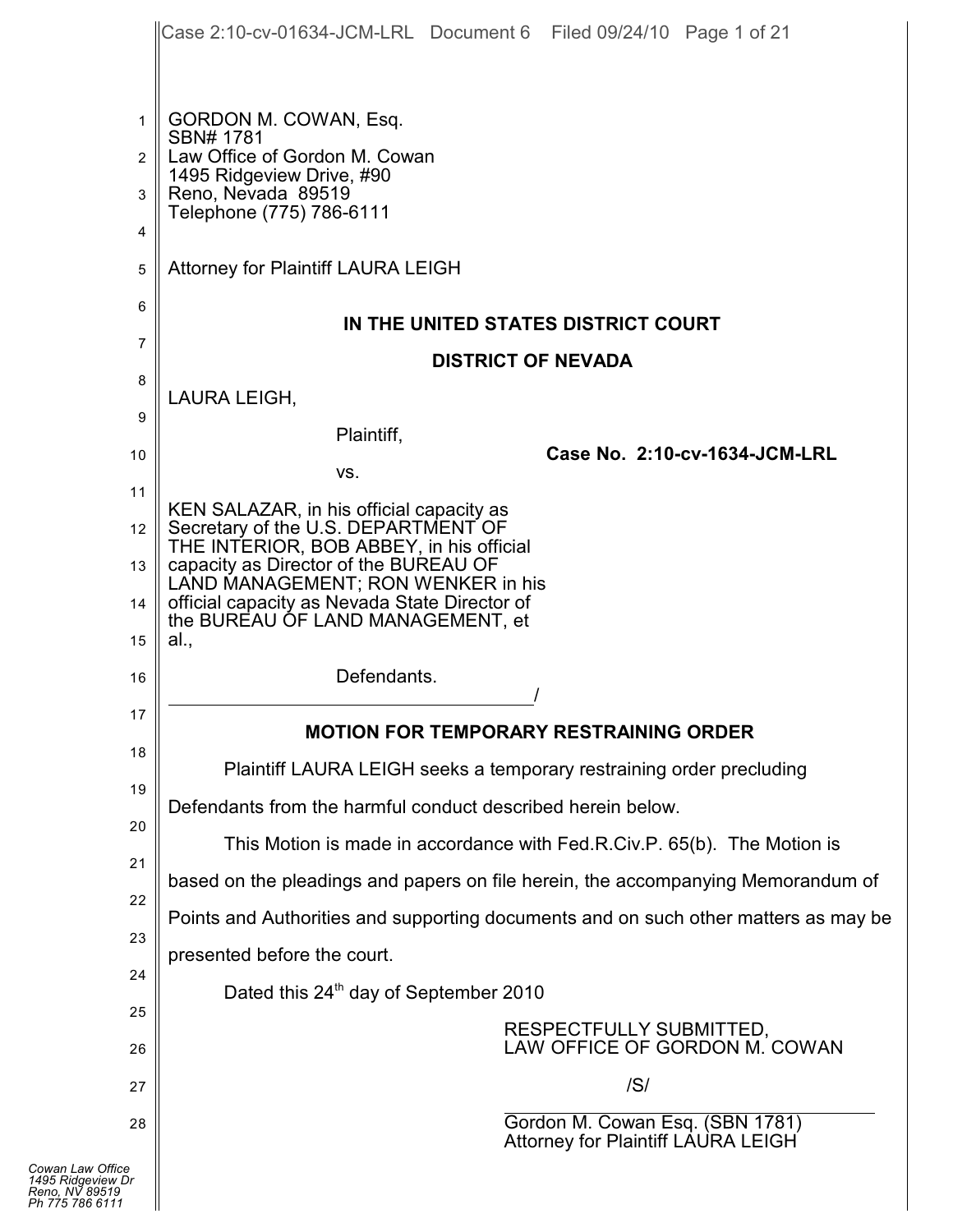## **MEMORANDUM OF POINTS & AUTHORITIES IN SUPPORT OF MOTION FOR TEMPORARY RESTRAINING ORDER**

| $\overline{c}$ |                                                                                     |                                                                               |  |
|----------------|-------------------------------------------------------------------------------------|-------------------------------------------------------------------------------|--|
| 3              |                                                                                     | Plaintiff LAURA LEIGH submits the following Memorandum of Points &            |  |
| 4              | Authorities in support of her Motion for a Temporary Restraining Order:             |                                                                               |  |
| 5              | <b>The Requested Immediate Relief</b>                                               |                                                                               |  |
| 6              | Plaintiff asks the court to impose an immediate injunction sua sponte until such    |                                                                               |  |
| 7              | time as the court is able to hear evidence on this requested TRO. Respectfully, the |                                                                               |  |
| 8              |                                                                                     | requested immediate injunction should include the following:                  |  |
| 9              | a.                                                                                  | Cessation of all helicopter operations wherever situated, where some or       |  |
| 10             |                                                                                     | all the Defendants are paying private contractors relative to any aspect of   |  |
| 11             |                                                                                     | wild horse movement, gathering, rounding up activities;                       |  |
| 12             | b.                                                                                  | Cessation of all transporting, wherever situated or intended, of captured     |  |
| 13             |                                                                                     | wild horses, feral horses, those horses the Defendants do not consider as     |  |
| 14             |                                                                                     | "horses" (because of their age or location) but which the Defendants          |  |
| 15             |                                                                                     | nevertheless manage in some manner;                                           |  |
| 16             | C.                                                                                  | Cessation of any and all bulk shipment of horses from long-term holding       |  |
| 17             |                                                                                     | facilities, short-term holding facilities, of sale horses outside the regular |  |
| 18             |                                                                                     | BLM adoption program;                                                         |  |
| 19             | d.                                                                                  | Mandate immediate public access to captured wild horses in privately          |  |
| 20             |                                                                                     | contracted long-term and short-term facilities currently "off limits" and     |  |
| 21             |                                                                                     | closed to the public;                                                         |  |
| 22             | е.                                                                                  | Mandate the immediate disclosure of all addresses and contacts for            |  |
| 23             |                                                                                     | facilities, long-term and short-term, to be provided the court and Plaintiff; |  |
| 24             | f.                                                                                  | Mandate the preservation of all evidence to include but not be limited to all |  |
| 25             |                                                                                     | contracts, agreements, flight logs, memos, receipts, documents, expense       |  |
| 26             |                                                                                     | reports, concerning all aspects of the management, gathering, rounding        |  |
| 27             |                                                                                     | up, shipment and ultimate disposition of wild horses taken from American      |  |
| 28             |                                                                                     | public rangelands, from the year 2004 through the present.                    |  |
|                |                                                                                     |                                                                               |  |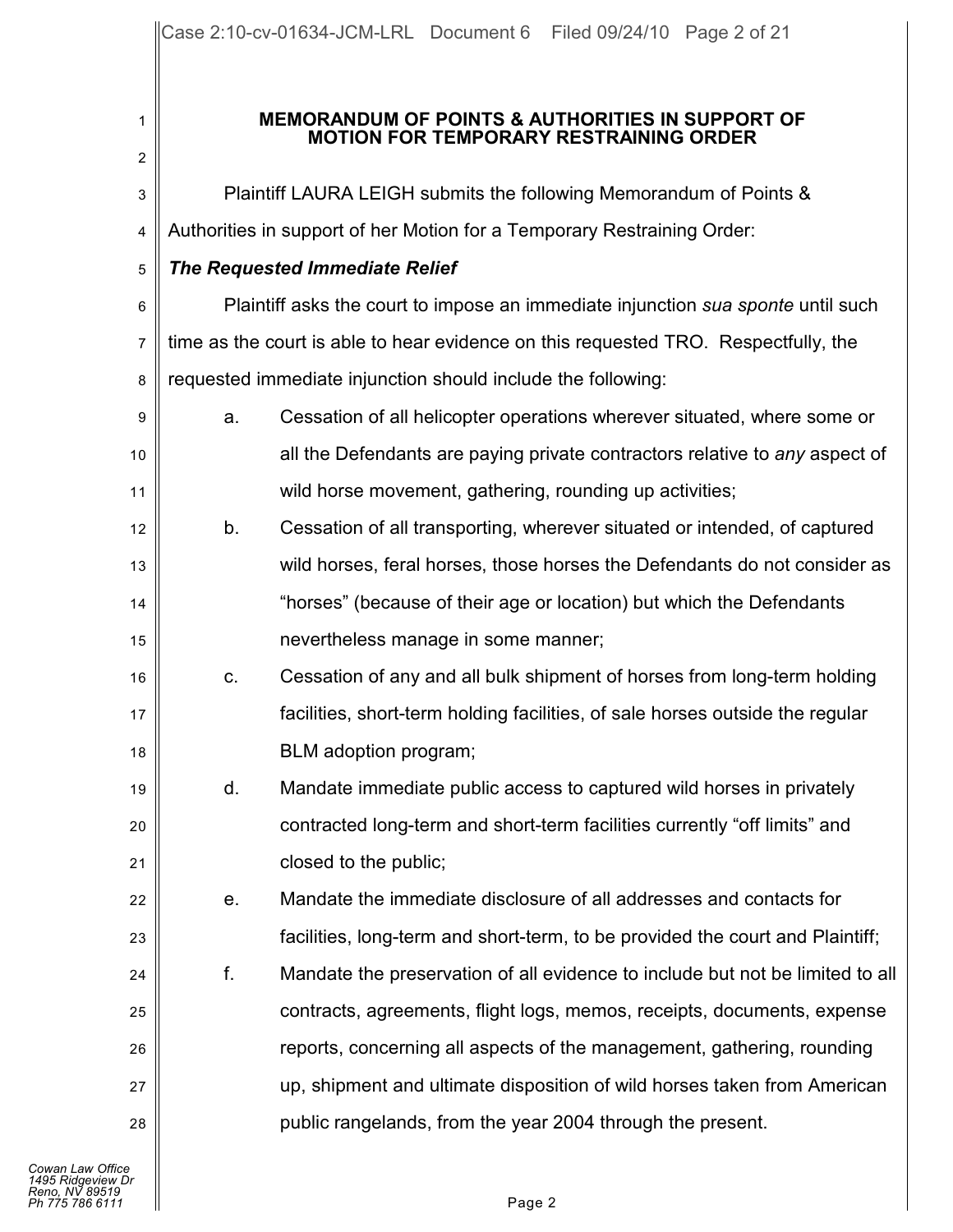### 1 *Background*

2 3 4 5 This motion is reflective of what the case is about: It's all about *access.* It's about the necessity of *transparency*. It's about monitoring and tracking the wild horses the Defendants intend to remove from the landscape in the area they call the Sliver King Herd Management Area ("Silver King")("Silver King horses").

6

17

18

19

20

21

26

27

28

7 8 9 Plaintiff seeks to correct and make transparent what has occurred too long behind closed doors, in secret relative to the management of wild horses. The Bureau of Land Management ("BLM") and Department of Interior ("DOI") systematically and repeatedly and to this day, operate a stealthy program where they,

10 11 12 13 14 15 16 a. refuse reasonable and daily public access to areas where they capture wild horses such that the public, the media and Plaintiff are precluded or are stood back far enough from roundup activities to independently assess the health and welfare of those wild horses the Defendants remove from public lands; and such that the public, the media and Plaintiff are precluded or are stood back or foreclosed from independently assessing the conduct of those who handle these horses;

b. refuse public access to certain facilities where they house wild horses captured from their native rangelands;

c. refuse public access to the loading, the transportation of, and unloading of wild horses captured by the Defendants from their native rangelands;

22 23 24 25 d. refuse public access to documentation concerning contracts with private entities the agreements of which, Plaintiff is informed and believes, cause negative impacts to designated wild horse herd management areas which in turn, cause those wild horses to be removed or eliminated from those area;

e refuse public access to documentation concerning contracts or agreements with those who house wild horses removed from their native rangelands;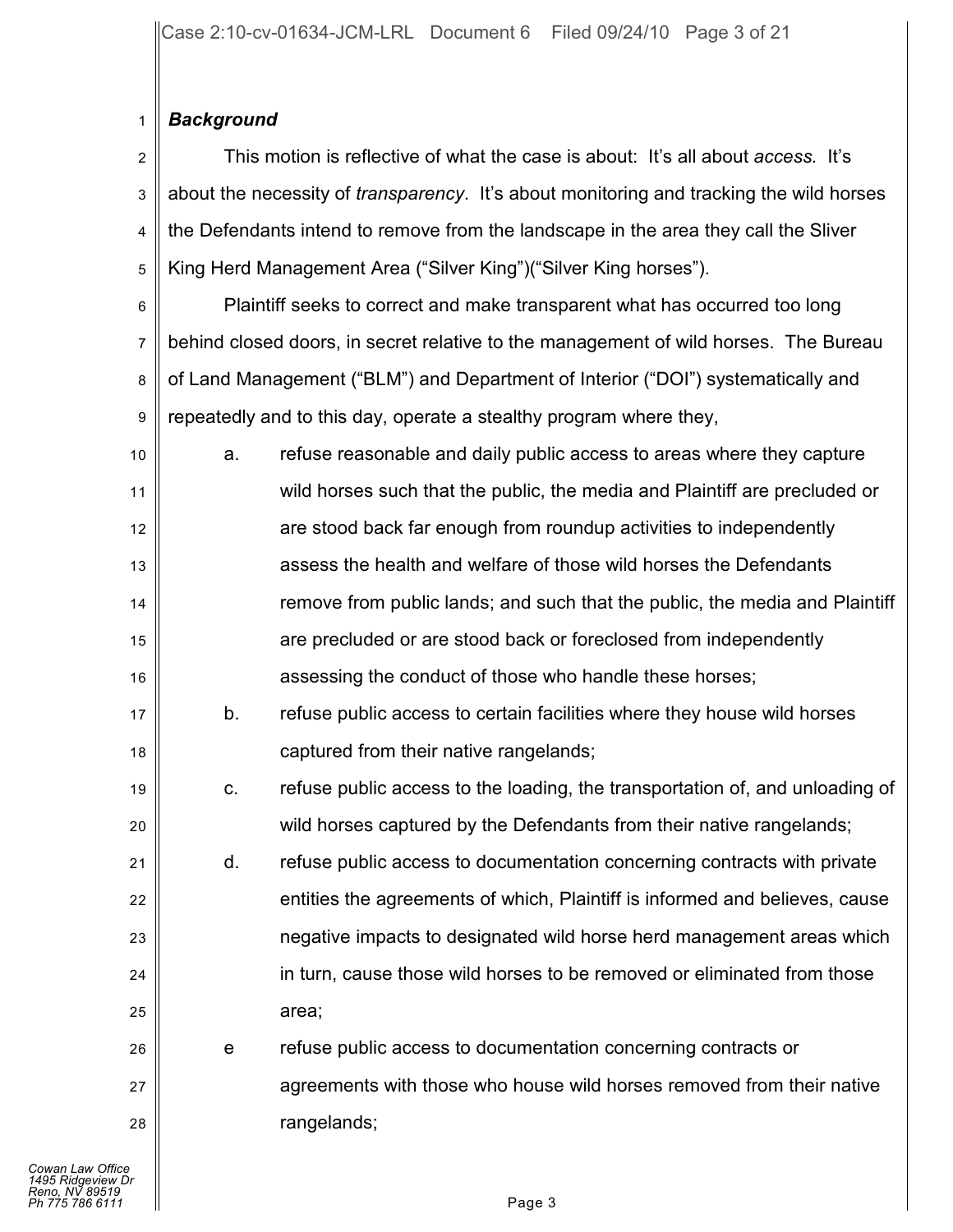1 2 3 f. refuse public access to documentation and/or identities of those who receive captured wild horses in bulk and outside the normal wild horse adoption program;

4 5 6 g. refuse to provide the public with credible, solid information concerning the ultimate disposition or demise of those wild horses captured from their native rangelands;

h. Refuse to provide the public with credible, solid information concerning the inventory of horses they house, they dispose of, they send to third parties, of foals that the Defendants do not count as wild horses because of their young age.

11 12 13 14 15 In truth, there is no transparency. Change, accordingly, is needed beginning at the bare minimum, with the horses the Defendants intend to remove from Silver King. Plaintiff would agree this very moment, to hold off pursuing this motion and case further, if the Defendants would formally agree to consent to public transparency in all aspects of their wild horse and burro program and their management of wild horses and

16 also feral horses taken from public lands. But, they won't agree.

17 18 19 20 21 22 23 Plaintiff challenges the final decision of the Bureau of Land Management ("BLM") and Department of Interior ("DOI") to drive wild horses by helicopter from public lands in Lincoln County and to restrict the public, the media including Plaintiff, from gaining true access to all activities of the Defendants' involving wild horses they intend to remove during the helicopter roundup the Defendants reference "Silver King Herd Management Area Wild Horse Gather" ("Silver King Roundup" or "Roundup"). See BLM Notice of roundup at **EXHIBIT "1"**.

24 25 26 27 Plaintiff challenges the Defendants' decision to limit and restrict access by the Plaintiff, by media and by the public to the most essential and important portions of the Defendants' activities in capturing, shipping and housing wild horses to be taken from Silver King.

28

7

8

9

10

On "paper" and in their "feel good" announcements, the Defendants appear to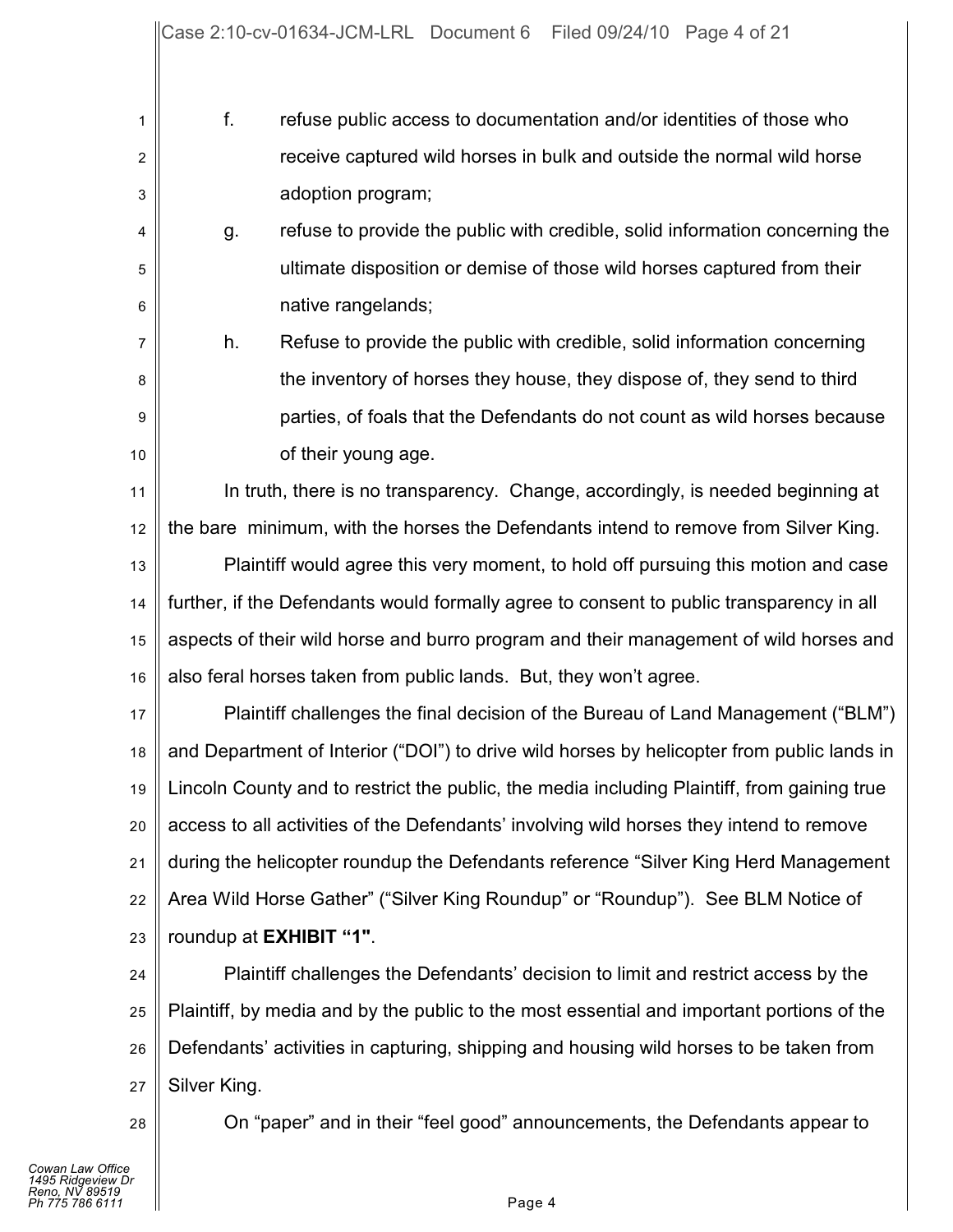1 2 provide at least *some* transparency to *some* of their wild horse roundup, shipment and housing activities.

3 4 5 6 7 8 9 In practice however, "access" is a masquerade. The public, the Plaintiff and media are kept at bay, at significant and unreasonable distances from roundup activities. The public, media and Plaintiff are precluded from the Defendants' wild horse shipment activities. The public, media and Plaintiff are completely restricted from much of the housing of captured wild horses. And, where horses leave the Defendants' "system" by means *other* than through the formal public BLM adoption program, no record or trace or accountability is forthcoming for their dispositions or demise.

10 11 12 13 14 15 16 17 18 In all, where horses may spend days, or weeks, or months, or even years in captivity with the Defendants, the public and media gets to see them, if allowed, just the few hours in between two difficult processes. Those few hours granted to some, if allowed, do not usually occur "up close." And if the experience is on that rare occasion, granted "up close," the Defendants make sure the timing is such that their roughshod "handling" of the horses is hidden and the Defendants ensure debilitating injuries if occurring, are hidden; and the Defendants usually preclude the Plaintiff, the public, and media from observations such that they could independently assess the health and welfare of such captured wild horses.

19 20 21 22 23 24 25 26 27 When injured horses are discovered or where deaths occur in roundup and related activities, the Defendants offer up an excuse or a reason or a condition that involves their habitat, or that they are sick, or "club footed," or have a pre-existing condition; or that they were lame beforehand. They never take responsibility in having caused the harm even though, as but on example, thirty-four horses perished in but a few short days during the BLM's Tuscarora Gather in July just north of Elko, Nevada; and all deaths occurred while the horses were under the management of, or in the exclusive custody or control of the Defendants. The Defendants found difficulty in accepting blame for the death of just one horse.

28

Plaintiff, the media and the public are precluded arbitrarily by the Defendants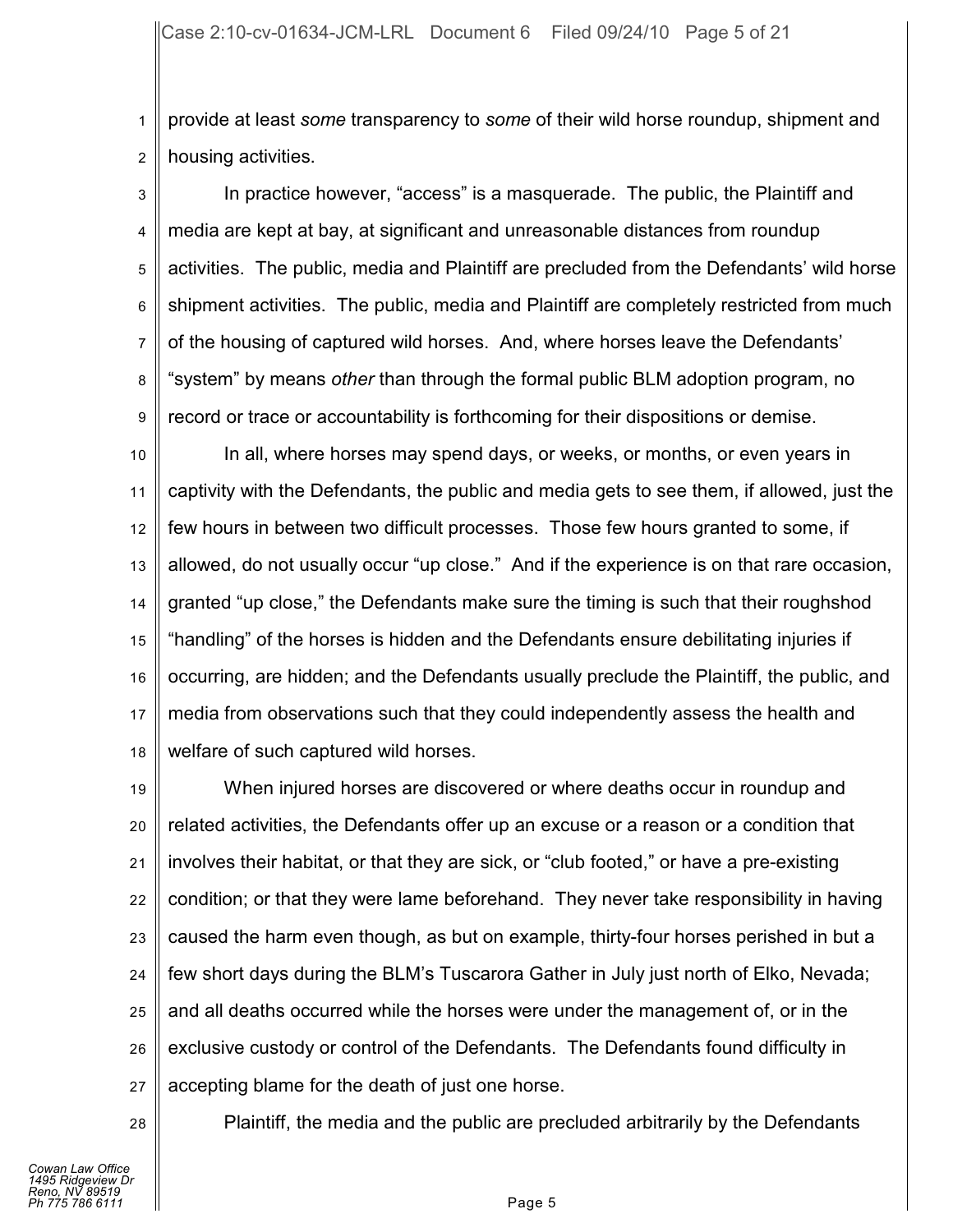1 2 3 4 5 6 from many areas when there is no reasonable basis for precluding them from such areas. The Plaintiffs are unduly and unnecessarily restricted in their movement; they are precluded and foreclosed altogether from certain horse detention facilities; they are told to "stop video taping;" their camera lenses are pushed back. The Defendants instead, engage in the pretense that all is well and "transparent" on the range when in fact, this is far from the truth.

7 8 9 10 If the Defendants had nothing to hide, the Plaintiff's request for honest transparency would not be a "deal breaking" request. Instead, the court will soon find the Defendants will fight these simple requests to the bitter end, to hide whatever it is they seek to keep from public eyes.

11

#### 12 *Legal Principles - First Amendment*

13 14 15 16 17 18 19 20 21 22 This *effective* exclusion by Defendants, of those interested in observing and reporting the Defendants' management of public lands, as practiced, as it relates to their handling of wild horses, censors fair observation and reporting of their activities by journalists, by media and by Plaintiff (also a journalist and writer) of newsworthy matters involving government action involving matters of significant public interest. It results in an impermissible prior restraint of free speech, freedom of expression and thought and censors media, press, journalists from reporting government activities and it prevents and censors those who inform the public, who *always* have the right to know, what their government is up to. Such censorship and restraints are of course, prohibited by the First Amendment to our Constitution.

23

24 25 26 27 28 Disturbingly, the Defendants have also singled-out Plaintiff for "special treatment." The Defendants impose more restrictions on her access to areas during the Defendants' wild horse roundups compared with the access granted other media. The Defendants engage in an unwritten policy that discriminates against her because they (Defendants) are dissatisfied with the content of the Defendants' articles, they are dissatisfied with the content of her videos and they are dissatisfied with the content of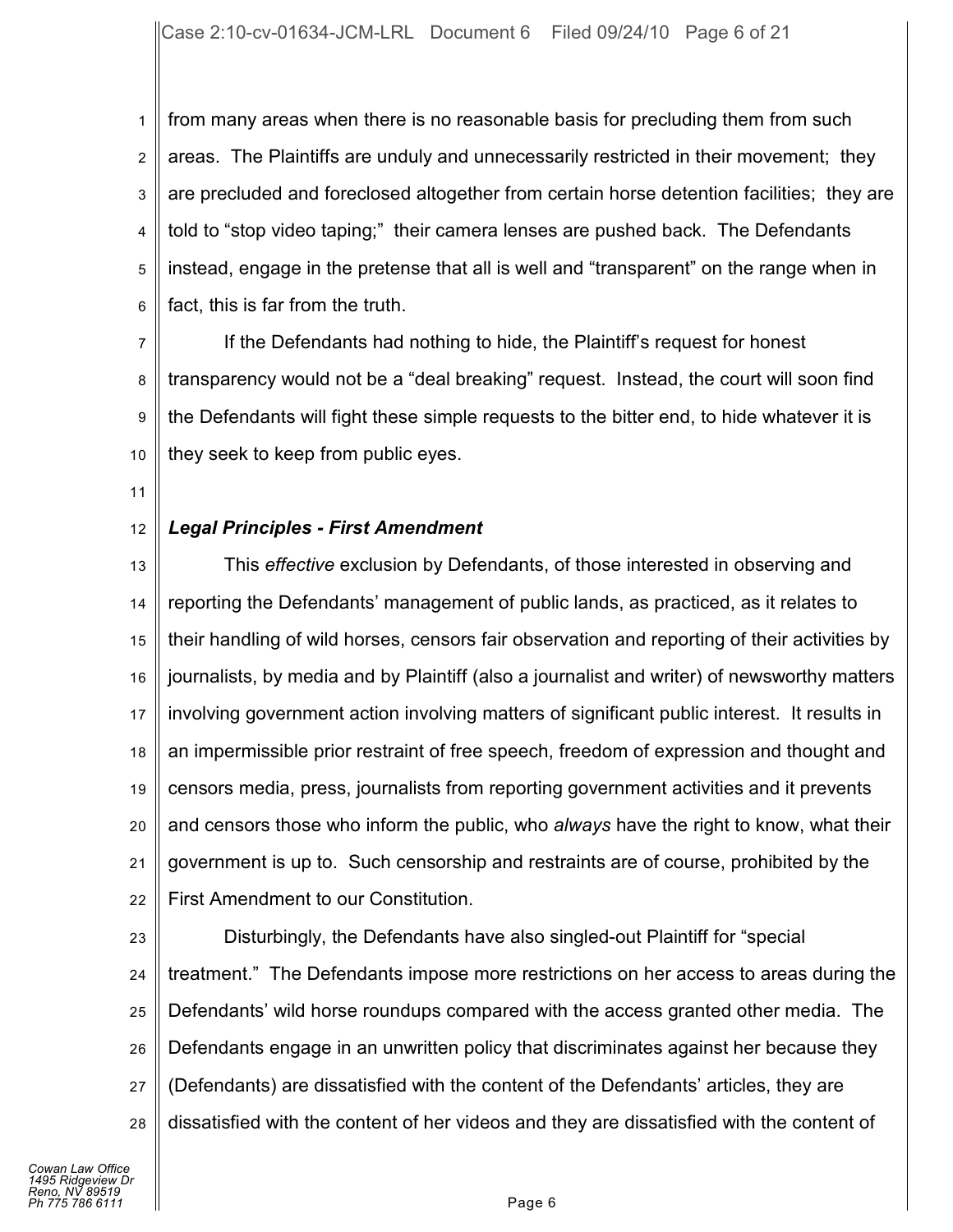1 2 her photos of the Defendants' activities involving questionable wild horse handling and management practices.

3 4 5 6 7 8 9 Plaintiff believes the Defendants' custom and practice of unduly restricting Plaintiff from observing and reporting the Defendants' wild horse roundup activities in the past are repeating with the Silver King roundup. Such discrimination is an unconstitutional and impermissible restriction and prior restraint on Plaintiff's First Amendment rights to free speech, the right to freedom of expression and the right to publish what she observes to the public. Such conduct by the Defendants unduly censors the content of her journalistic pieces and stories.

10 11 12 13 14 15 16 Plaintiff further believes the Defendants' custom and practice of discriminating against her by imposing more restrictive hurdles to her than is required of others, to observe the Defendants' roundup activities, is the result of the Defendants' dissatisfaction with the content of her reporting; and this type preclusion and restrictive action is likewise unconstitutional and causes impermissible restrictions and prior restraints to Plaintiff's First Amendment rights to free speech, freedom of expression, and it unduly censors her content when reporting to the public.

17 18 19 20 The Plaintiff's and public's First Amendment rights are likewise denigrated when the Defendants choose to foreclose altogether, the location of, and access to, facilities where captured wild horses are housed, either for a "short-term" duration or for a "longterm" duration.

21 22 The First Amendment to the United States Constitution provides that "Congress shall make no law...abridging the freedom...of the press."

23 24 Justice Hugo Black said it best in the 1971 "Pentagon Papers" case. With a 6-3 decision and in his concurring opinion with Justice Douglas, he wrote,

| 25 | The Press was protected so that it could bare the secrets of |
|----|--------------------------------------------------------------|
| 26 | the government and inform the people. Only a free and        |
| 27 | unrestrained press can effectively expose deception in       |
| 28 | government. And paramount among the responsibilities of a    |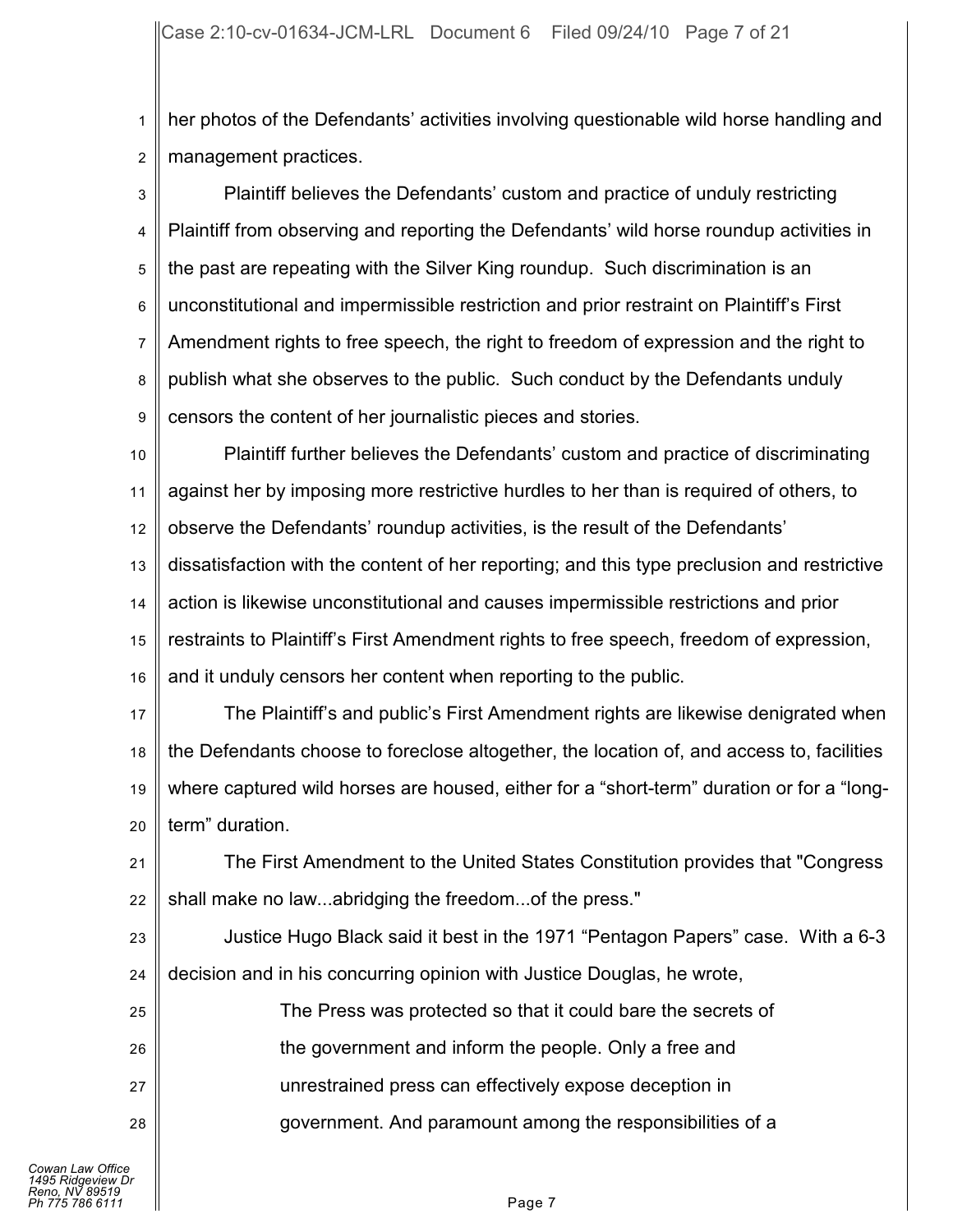free press is the duty to prevent any part of the government from deceiving the people.

3 4 5 6 7 8 9 *New York Times v. U.S.*, 403 U.S. 713, 714, 91 S. Ct. 2140 (1971). In another case, after a series of mistrials in a Virginia murder case a State trial judge closed all court proceedings to the media and to the public. Two reporters and the local newspaper were ousted from the courtroom. The Richmond Newspaper brought suit challenging the judge's closure of the public forum. The newspaper's writs were dismissed by the Virginia Supreme Court. The issue went from there to the U.S. Supreme Court.

10 11 12 13 14 15 16 17 In a 7-to-1 decision the Court held that the right of access by the press and public to criminal trials is "implicit in the guarantees of the First Amendment." The Court held the First Amendment encompassed not only the right to speak but also the freedom to listen and to receive information and ideas. The Court also noted the First Amendment guarantees the right of assembly in public places such as courthouses. The Court emphasized that "certain unarticulated rights" were implicit in enumerated guarantees and were often "indispensable to the enjoyment of rights explicitly defined." *Richmond Newspapers, Inc. v. Virginia*, 448 U.S. 555, 100 S. Ct. 2814 (1980).

18 19 20 21 Justice Black's comments and also *Richmond Newspaper's* ideology of openness and publicity is no less instructive or germane here. The area of the Defendants' helicopter roundup in Silver King occurs on public lands to which the public has a right to be.

22 23 24 25 The public also has the right to know *everything* occurring to each and every wild horse removed from Silver King rangelands, from the time of their capture to their ultimate disposition or demise. Wild horses are iconic and protected as is confirmed by the following stated intent:

> Congress finds and declares that wild free-roaming horses and burros are living symbols of the historic and pioneer spirit of the West; that they contribute to

26

27

28

1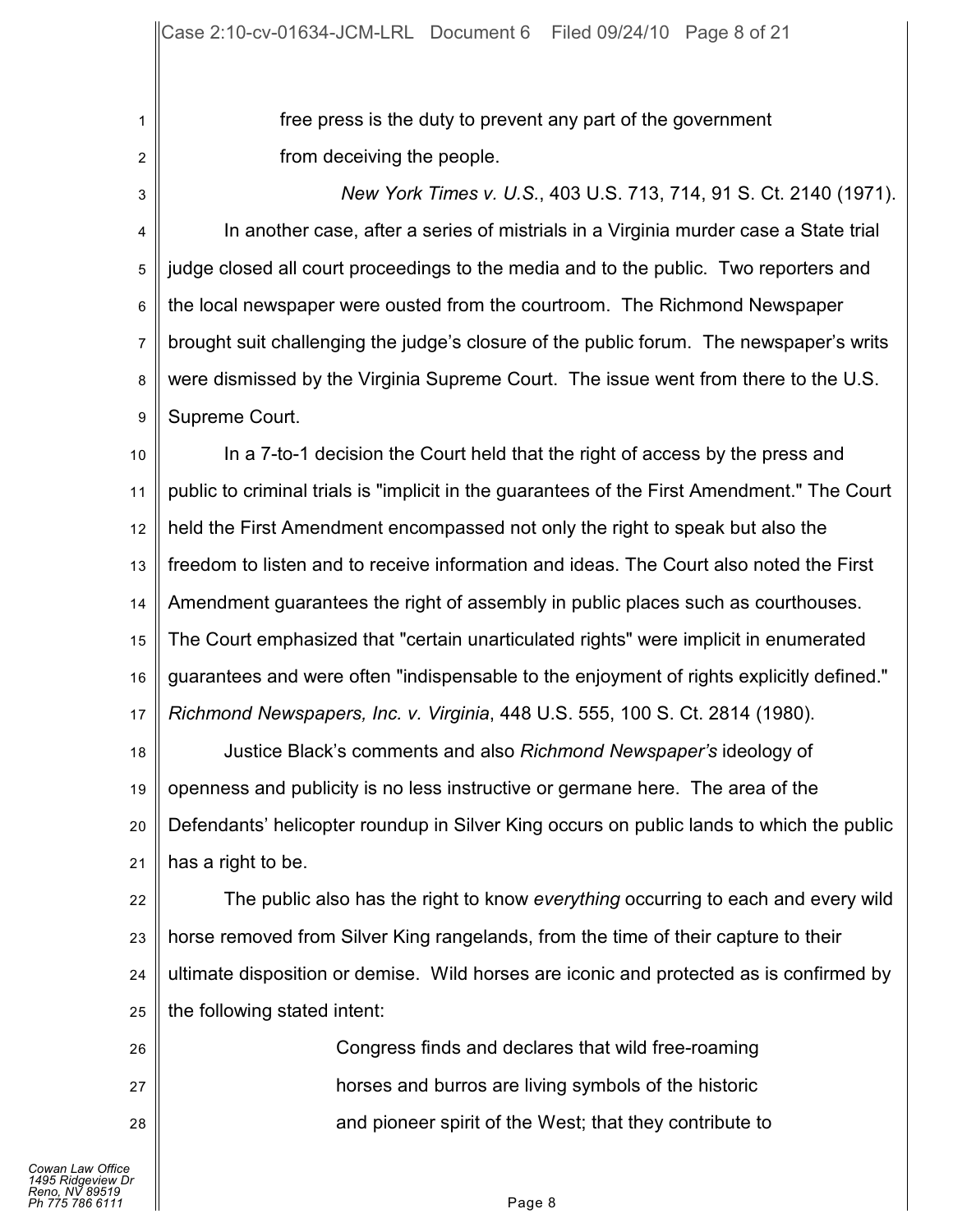| 1        | the diversity of life forms within the Nation and enrich                                        |
|----------|-------------------------------------------------------------------------------------------------|
| 2        | the lives of the American people; and that these                                                |
| 3        | horses and burros are fast disappearing from the                                                |
| 4        | American scene. It is the policy of Congress that wild                                          |
| 5        | free-roaming horses and burros shall be protected                                               |
| 6        | from capture, branding, harassment, or death; and to                                            |
| 7        | accomplish this they are to be considered in the area                                           |
| 8        | where presently found, as an integral part of the                                               |
| 9        | natural system of the public lands.                                                             |
| 10<br>11 | The Wild Free-Roaming Horses and Burro Act of 1971,<br>P.L.92-195, 16 U.S.C. §1331.             |
| 12       | The Defendants' "management" of, "living symbols of the historic and pioneer                    |
| 13       | spirit of the West" (16 USC §1331) is an issue of significant public interest, particularly     |
| 14       | where the Defendants are hiding what should not be hidden, or where they conduct                |
| 15       | their affairs under a blanket of preclusion and secrecy where they should not be kept           |
| 16       | secret.                                                                                         |
| 17       | The Defendants' Wild horse "management" doesn't end once these animals are                      |
| 18       | captured. Management which piques the public's interest includes the journey these              |
| 19       | horses make through the Defendants' system, from the time of their capture to their             |
| 20       | ultimate destination or demise. All of it is important to the public. All of it has significant |
| 21       | public interest. All of it should be open to public scrutiny.                                   |
| 22       | To restrict, even a little bit, the Plaintiff, the media, the public and others'                |
| 23       | freedoms to speech, thought, expression and ideas, and to a free press, is an                   |
| 24       | impermissible limitation to rights enumerated under the First Amendment to the U.S.             |
| 25       | Constitution.                                                                                   |
| 26       | ///                                                                                             |
| 27       | ///                                                                                             |
| 28       | ///                                                                                             |
|          |                                                                                                 |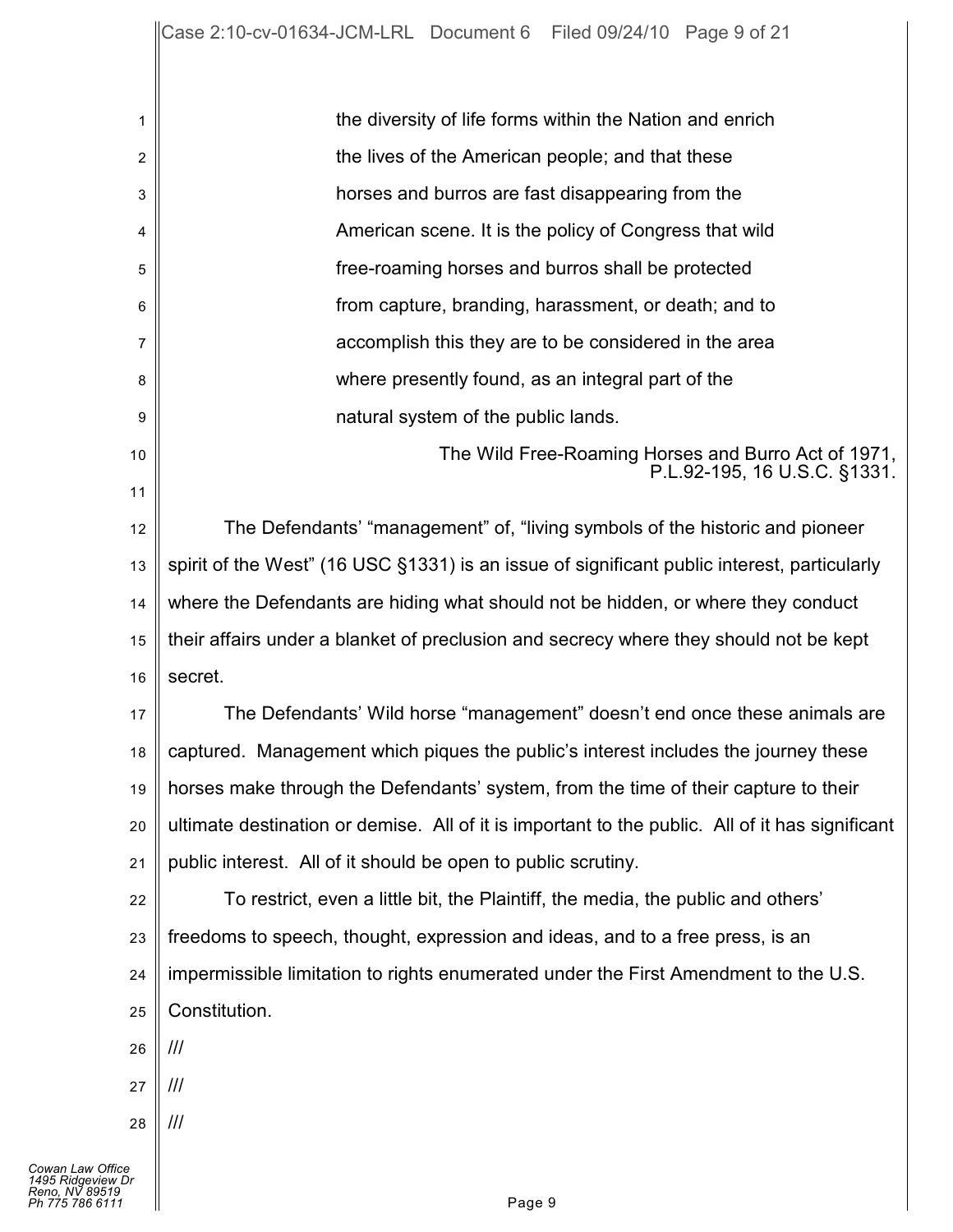# *Discrimination through Retaliation; Discrimination Restricting Content*

1

2

3 4 5 6 7 8 9 10 11 12 13 14 15 16 17 18 19 20 21 22 23 24 25 26 27 28 Attached hereto are the Declarations of Laura Leigh (**EXHIBIT "2"**), R.T. Fitch (**EXHIBIT "3"**) and Terry Fitch (**EXHIBIT "4"**) and Debra Coffey (**EXHIBIT "5"**). Also attached is the letter from the editor of Horseback Magazine, Steve Long (**EXHIBIT "6"**). These self-explanatory exhibits (incorporated herein) need no embellishment. They strongly demonstrate the significant barriers and discrimination Ms. Leigh must endure from the Defendants when she seeks to observe, photograph and report the Defendant' in action when handling wild horses. Discriminatory governmental action aimed at the communicative impact of expression is presumptively at odds with the First Amendment. Above all else, the First Amendment means that the government cannot restrict freedom of expression on the basis of its ideas, message or content. See, *Cohen v. Cox*, 403 U.S. 75, 91 S. Ct. 1780 (1971); *NAACP v Button*, 371 U.S. 415, 445, 83 S. Ct. 328. Official discrimination against a news media organization in retaliation for the content of its news stories violates 42 U.S.C. §1983. *North Mississippi Communications, Inc. V. Jones, 792 F. 2d 1330, 1337 (5<sup>th</sup> Cir. 1986).* A policy that discriminates against particular reporters or news organizations by public officials who are dissatisfied with the contents of news coverage is unconstitutional unless the policy furthers a compelling state interest and is the least restrictive means available to achieve the asserted governmental purpose. See, *Borreca v. Fasi,* 369 F. Supp. 906 (D. Haw. 1974)*; Quad-City Community News Service, Inc. v. Jebens*, 334 F. Supp. 8 (S.D. Iowa 1971). See also, *Sherrill v. Knight,* 569 F. 2d 124, 129 (D.C. Cir. 1977)(holding that, because the White House has established press facilities that are perceived as being open to all bona fide Washington-based journalists, access to those facilities may not be "denied arbitrarily or for less than compelling reasons"). Plaintiff cannot fathom *any* compelling government interest that justifies her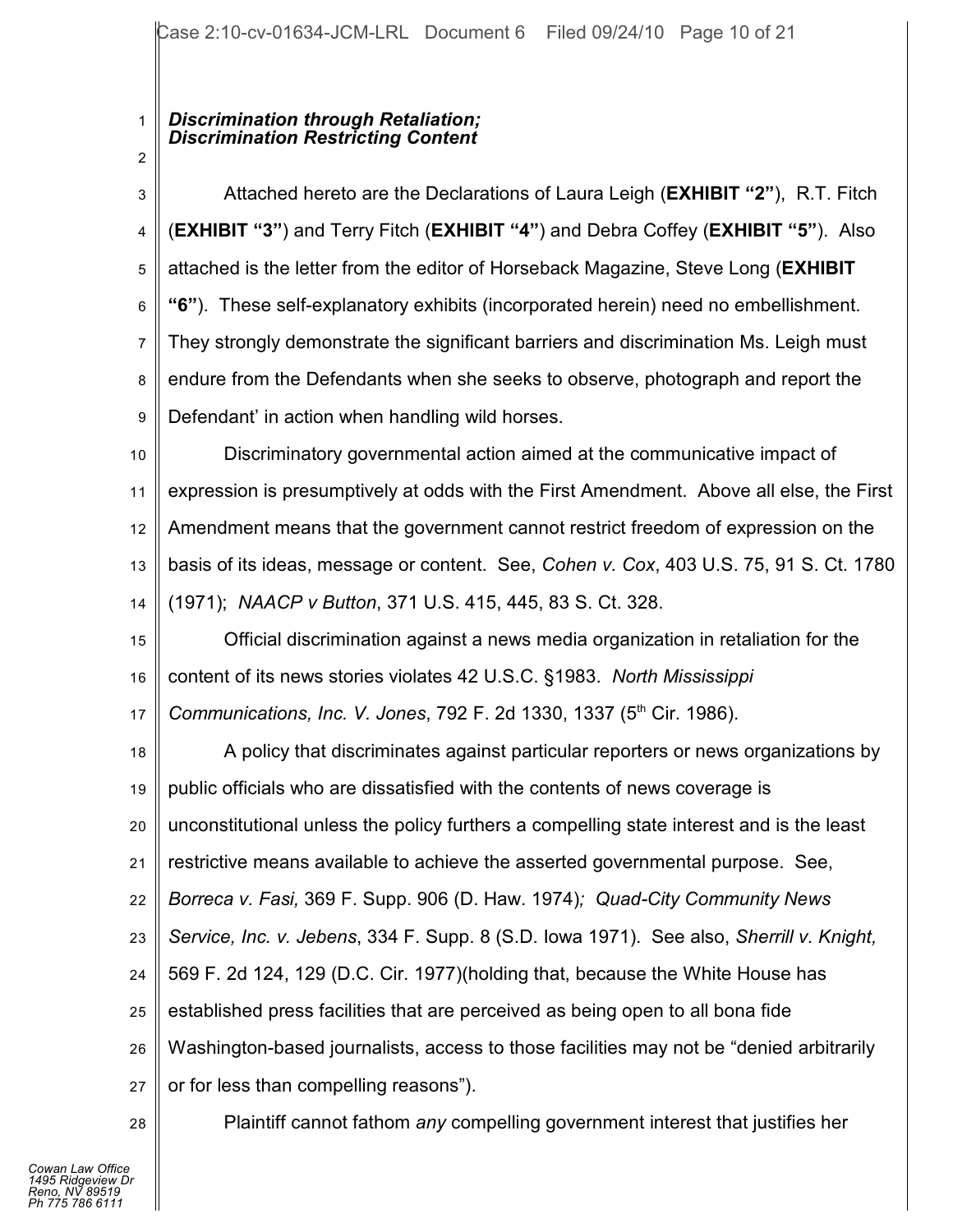1 2 3 4 5 6 7 exclusion over that of others, from accessing daily, close-up, the Defendants' wild horse roundup activities where others have been granted such access but which she has not. Government restrictions that regulate speech based on its content cannot be viewed as time, place and manner restrictions. Such restrictions can only be justified, if ever, upon a showing of a compelling governmental interest and that the restriction is the least restrictive means available to achieve the asserted governmental purpose. *Consolidated Edison v. Public Service Comm'n*, 447 U.S. 530, 100 S. Ct. 2326 (1980).

8 9 10 11 12 13 14 15 16 17 It seems clear that media have a right to be in public places and on public property to gather information photographically or otherwise. *Channel 10, Inc. v. Gunnerson*, 337 F. Supp. 634, 638 (D.Minn. 1972). All persons, not just news organizations, have First Amendment right to make and display videotapes of events and plaintiff's First Amendment rights were violated by police seizure of his camera. *Lambert v. Polk City*, Iowa 723 F. Supp. 128, 133 (S.D.Iowa 1989). See also *Fordyce v. City of Seattle*, 55 F.3d 436, 439 (9th Cir. 1995), [Recognizing a First amendment right[s] to film matters of public interest....]; *Smith v. City of Cumming*, 212 F.3d 1332, 1333 (11 Cir. 2000), [The First Amendment protects the right to gather information ... and specifically, a right to record matters of public interest.].

18 *No Adequate Remedy*

19 20 21 22 23 24 25 Plaintiff has no adequate or speedy remedy at law when her Constitutional freedoms are limited by government action. The restricting of Plaintiff from clearly observing the Defendants' wild horse roundup activities in Silver King, limits her ability as a journalist to visualize, observe and then report what transpires in an event that has public interest and is newsworthy. No action for damages is sufficient; nor would it be timely. No other relief appears prudent except that in equity which allows for injunctive relief.

### 26 *Irreparable Harm*

27 28 The Supreme Court has made clear that "[t]he loss of First Amendment freedoms, for even minimal periods of time, unquestionably constitutes irreparable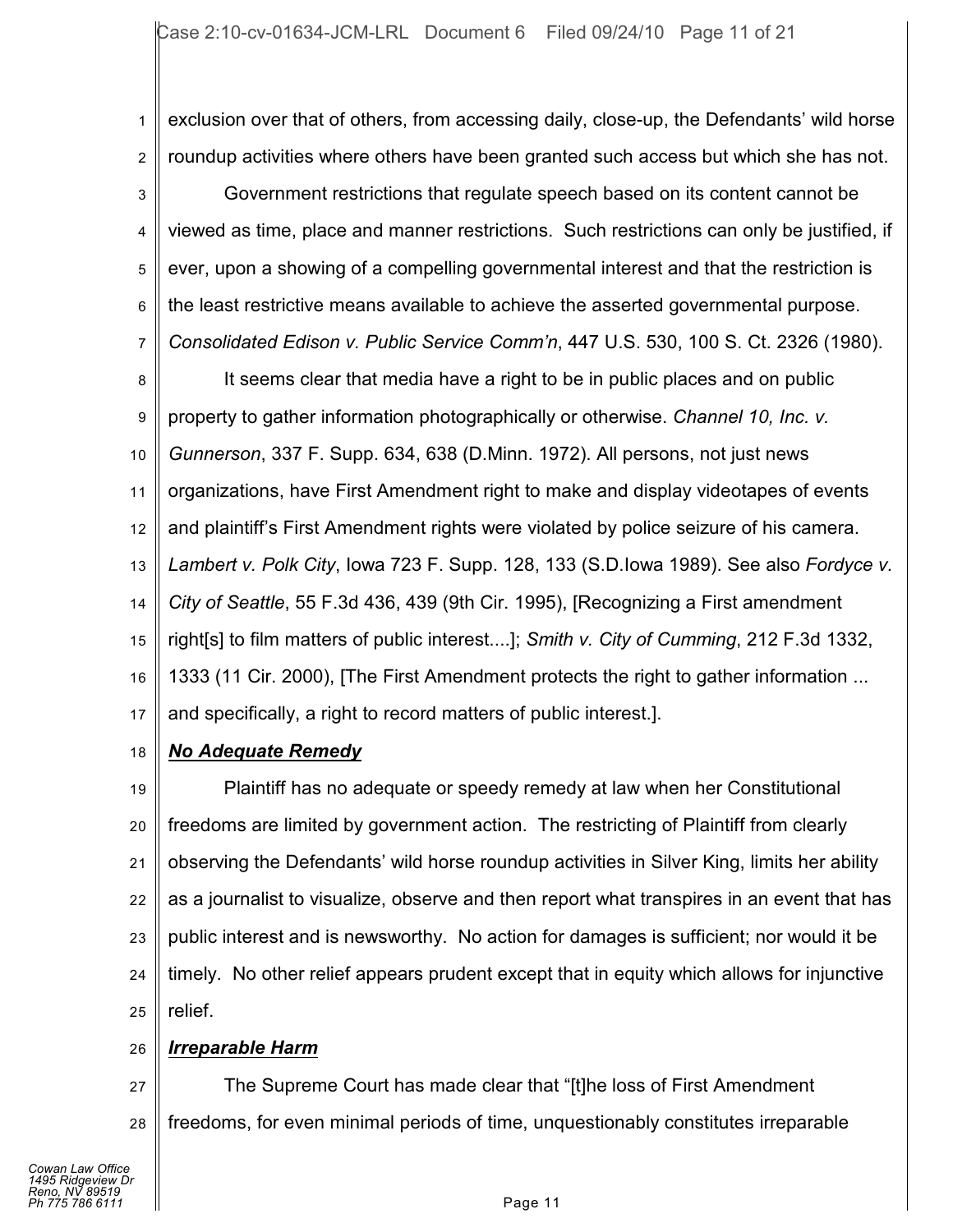1 2 3 4 5 6 7 8 9 injury" for purposes of the issuance of a preliminary injunction. Elrod v. Burns, 427 U.S. 347, 373, 96 S.Ct. 2673, 49 L.Ed.2d 547 (1976); see also S.O.C., Inc. v. County of Clark, 152 F.3d 1136, 1148(9th Cir.1998) (holding that a civil liberties organization that had demonstrated probable success on the merits of its First Amendment overbreadth claim had thereby also demonstrated irreparable harm). See also, *Sammartano v. First Judicial District Court, in and for County of Carson City*, 303 F.3d 959 (2002)(The loss of First Amendment freedoms, for even minimal periods of time, unquestionably constitutes irreparable injury for purposes of the issuance of a preliminary injunction). The court in *American Trucking Associations, Inc. v. City of Los Angeles*, 559

10 11 12 F.3d 1046 ( $9<sup>th</sup>$  Cir 2009) found mandatory concession agreements for drayage trucking services at ports, likely preempted by federal law, caused irreparable harm to the Appellant. In so doing, the court made this observation:

13 14 15 16 We end this part of the discussion essentially where we began, but here with a quotation (or with all of the changes we have wrought, really a paraphrase) of what we said in Nelson, 530 F.3d at 881-82 (citations omitted):

17 18 19 20 21 22 23 24 25 26 27 28 Appellants ... face a stark choice-either violation of their constitutional rights or loss of their [businesses]. The district court erroneously concluded that Appellants will not suffer any irreparable harm because they could be retroactively compensated for any temporary [loss or expenses]. It is true that "monetary injury is not normally considered irreparable," and the [motor carriers] who choose to give up their [businesses] may later be made whole financially if the policy is struck down. However, in the meantime, there is a substantial risk that a number of [motor carriers] will not be able to finance such a principled position and so will be coerced into submitting to the allegedly unconstitutional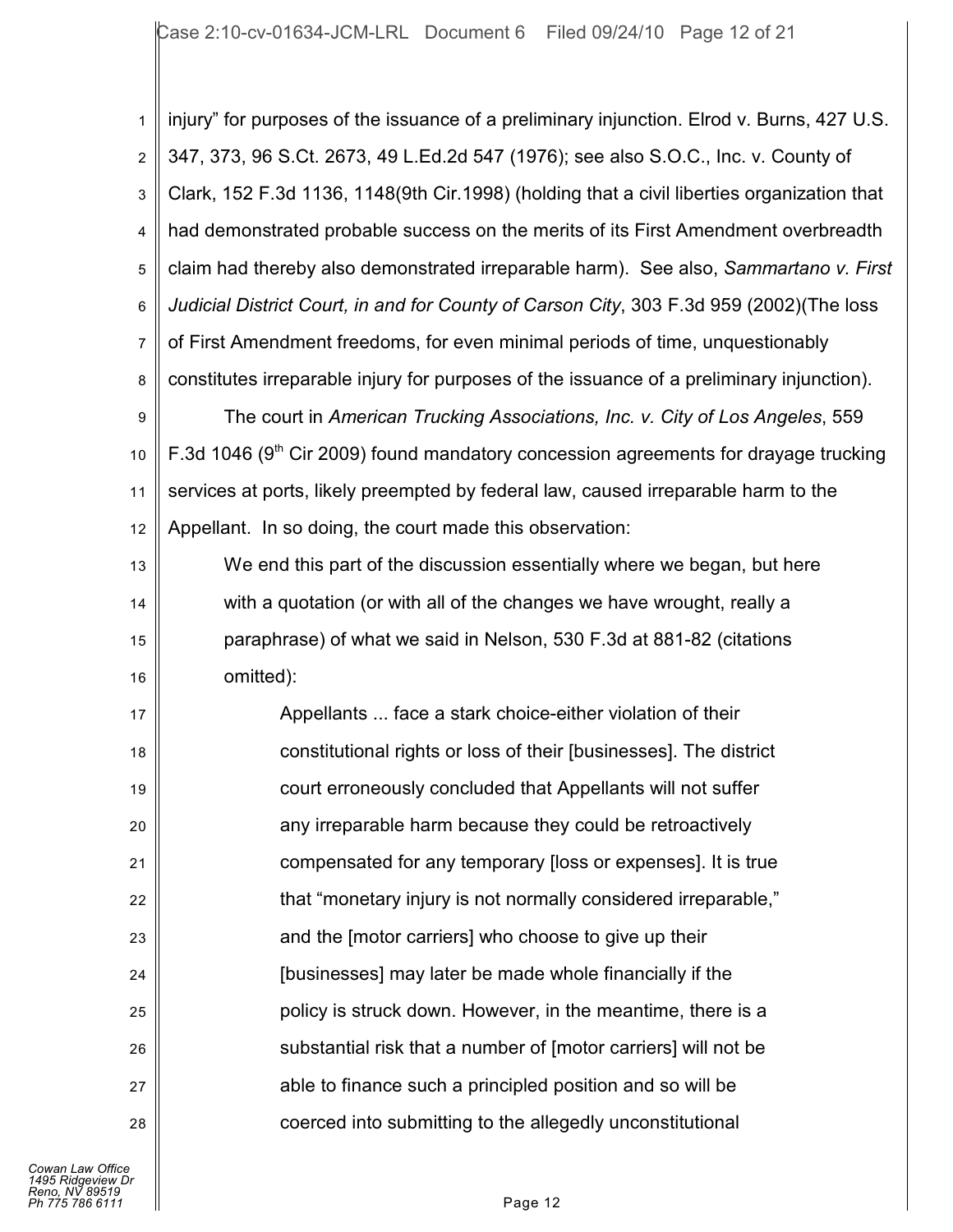| 1  | [Concession agreements]. Unlike monetary injuries,                                         |
|----|--------------------------------------------------------------------------------------------|
| 2  | constitutional violations cannot be adequately remedied                                    |
| 3  | through damages and therefore generally constitute                                         |
| 4  | irreparable harm. Moreover, the loss of one's [business]                                   |
| 5  | does not carry merely monetary consequences; it carries                                    |
| 6  | emotional damages and stress, which cannot be                                              |
| 7  | compensated by mere back payment of [losses].                                              |
| 8  | Therefore, there is a likelihood of irreparable damages in this case.                      |
| 9  | <b>Likelihood of Success on Merits</b>                                                     |
| 10 | In Alliance for Wild Rockies v. Cottrell, --- F.3d ----, $(9th$ Cir. Sep. 22, 2010) the    |
| 11 | court concluded a Montana District committed reversible error when denying injunctive      |
| 12 | relief without employing the Ninth Circuit's sliding scale approach. The court held the    |
| 13 | "serious questions" approach survives Winters.                                             |
| 14 | Alliance reaffirms employment of the test that, "serious questions going to                |
| 15 | the merits' and a hardship balance that tips sharply toward the plaintiff can              |
| 16 | support issuance of an injunction." Alliance. Emphasis added.                              |
| 17 | Alliance did not stop there. The decision emphasized the importance of the                 |
| 18 | sliding scale approach where, "[f]lexibility is the hallmark of equity jurisdiction"       |
| 19 | (quoting Justice Ginsburg's dissent in the Winters decision). The court brought to         |
| 20 | attention Johnson v. Couturier, 572 F.3d 1067 (9th Cir.2009), where the district court     |
| 21 | applied the "serious questions" test and held that "there are serious questions on the     |
| 22 | merits and the balance of hardships tips sharply in favor of plaintiff." The Ninth Circuit |
| 23 | affirmed the decision because the record supported a finding of a "likelihood of           |
| 24 | irreparable harm." Id. at 1085.                                                            |
| 25 | Serious Questions are Raised Concerning the Merits of Plaintiff's Case                     |
| 26 | The Plaintiff's Complaint seeks two types of relief: Injunctive and a Declaration          |
| 27 | of Rights among the parties.                                                               |
| 28 | <b>Declaratory Relief and Injunctive Relief</b>                                            |
|    |                                                                                            |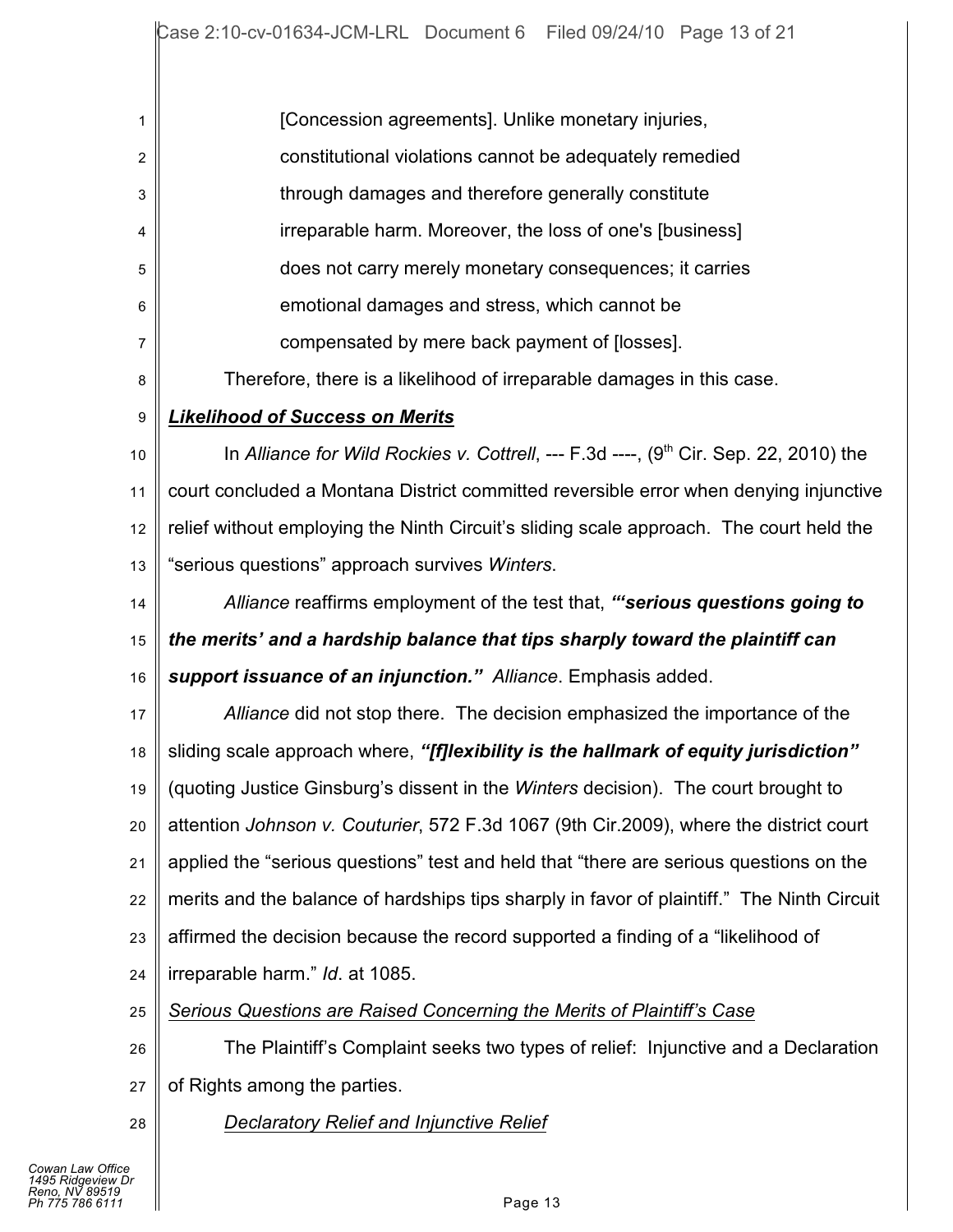1 2 3 4 5 6 7 8 9 A judgment declaring rights or establishing the legal status or interpretation of a law or instrument is binding although distinguished from other judgments or court opinions. The principal distinguishing feature of Declaratory Relief is, there is no executive element or an order that something be affirmatively completed like for instance, the payment of money. To prevail, Plaintiff need only demonstrate a violation of law or of a governing principal or document such as a contract, which based on interpretation, has some effect on the Plaintiff. Thereafter, a court simply declares or defines rights to be observed or wrongs to be eschewed by litigants, or the court expresses the court's view on a contested question of law.

10 11 12 13 Injunctive relief on the other hand *is* the claim resulting in the executive order which compels or mandates that a party either do something or refrain from doing something. To prevail here, the Plaintiff satisfies the factors expressed in *Winter v. Natural Resources Defense Council, Inc.,* U.S., 129 S. Ct. 365, 374 (2008).

14 15 16 17 Where the Plaintiffs' First Amendment rights are at stake, and have clearly been demonstrated to have been violated in her encounters with the Defendants thus, far, Plaintiff believes she prevails on the merits. The Hon. Larry R. Hicks thought so in the companion case involving these identical parties. Judge Hicks stated the following:

18 19 20 21 22 23 24 25 26 27 28 As to Leigh's First Amendment challenge to the closure of public lands during the gather, the court shall grant Leigh's temporary restraining order. Leigh argues that a blanket closure of 27,000 acres of public land on which the Tuscarora Gather is going to take place is a prior restraint on her First Amendment rights because she will be unable to observe and report on the health of the horses and the BLM's management of the gather. The court agrees and finds that she has made a sufficient showing of probable success on the merits to warrant granting the motion. As such, the court enjoins the blanket closure of public land

*Cowan Law Office 1495 Ridgeview Dr Reno, NV 89519 Ph 775 786 6111* Page 14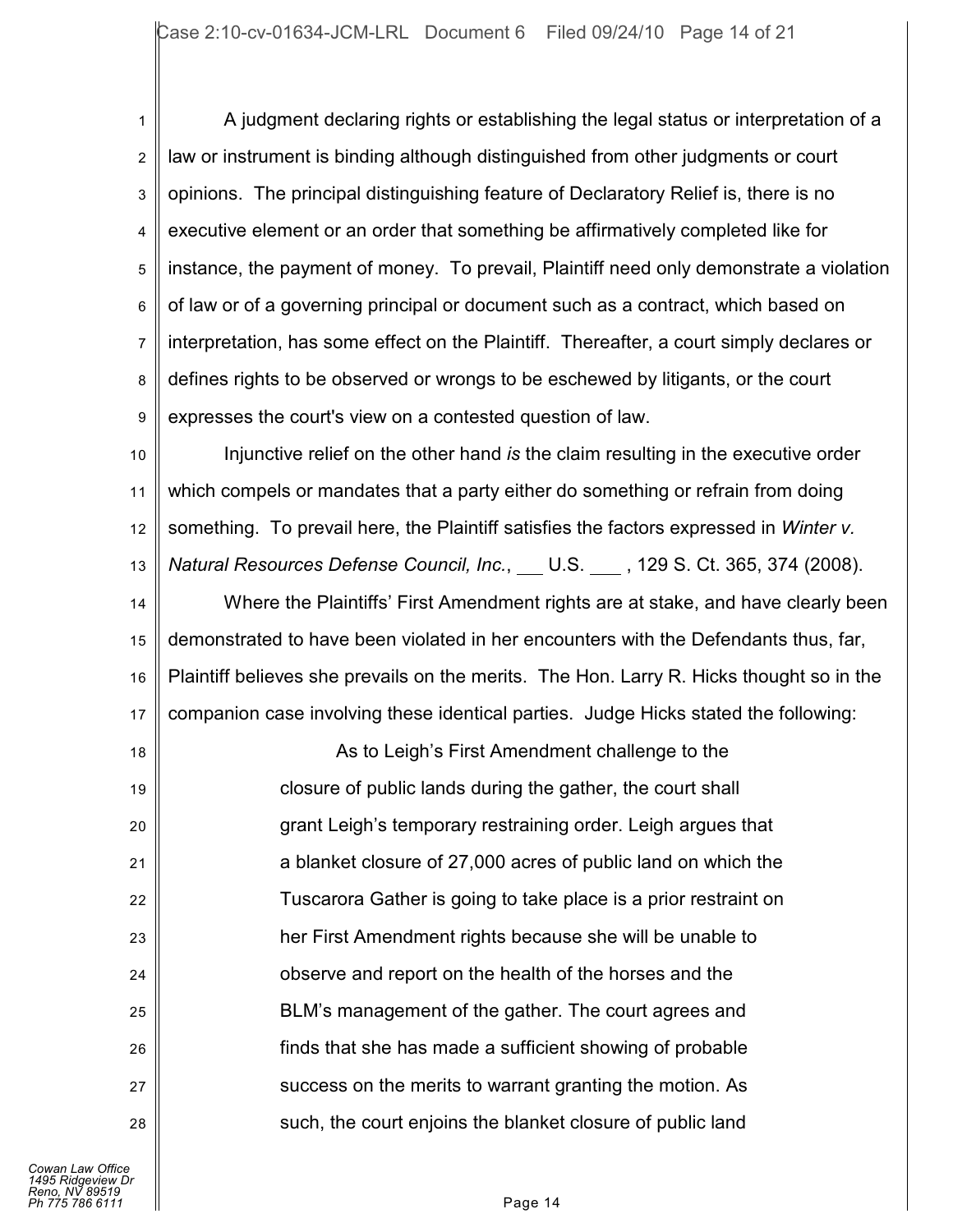access during the gather and shall lift the closure as written with regard to land access.

The court is cognizant of the public interest in this matter and of the right of the public and press to have reasonable access to the gather under the First Amendment. . . . .

> *Leigh v. Salazar*, 2010 WL 2834889 (D. Nev. Jul. 16, 2010) (Published Slip Opinion)

9 10 11 12 13 14 If anything, the government Defendants are "issue precluded" and collaterally estopped on the subject where this very issue had already been briefed and litigated through a hearing, as between the same parties which involved another roundup site in Nevada, which involved the same issue, which involved the same activity, and which involved the same parties. See *Leigh v. Salazar*, 2010 WL 2834889 (D. Nev. Jul. 16, 2010).

15 16 17 18 19 20 21 22 23 24 25 Where the Plaintiff would clearly suffer irreparable harm from Constitutional infringements intended by the Defendants, Plaintiff believes she has raised at a minimum, serious questions as to the merits of her case. The media must have the freedom to observe and then report newsworthy matters including and without limitation, abuses of power by governing authorities, cover-ups of unofficial government action, or the like. The citizenry should be made aware of matters involving public interest. There should be a free exchange of both information and opinion *sans* government hindrance, between the press and the public who are interested recipients of these reports. Even if the news is critical of government action, the First Amendment protects from government interference, the free exchange of that information, of ideas and of opinions.

26 27 28 Just like the court proceedings in the Virginia murder trial discussed in *Richmond Newspaper*, the BLM's helicopter Gather may not be a "front page," national event. Nevertheless, the BLM's methodology in managing, herding, moving and capturing wild

1

2

3

4

5

6

7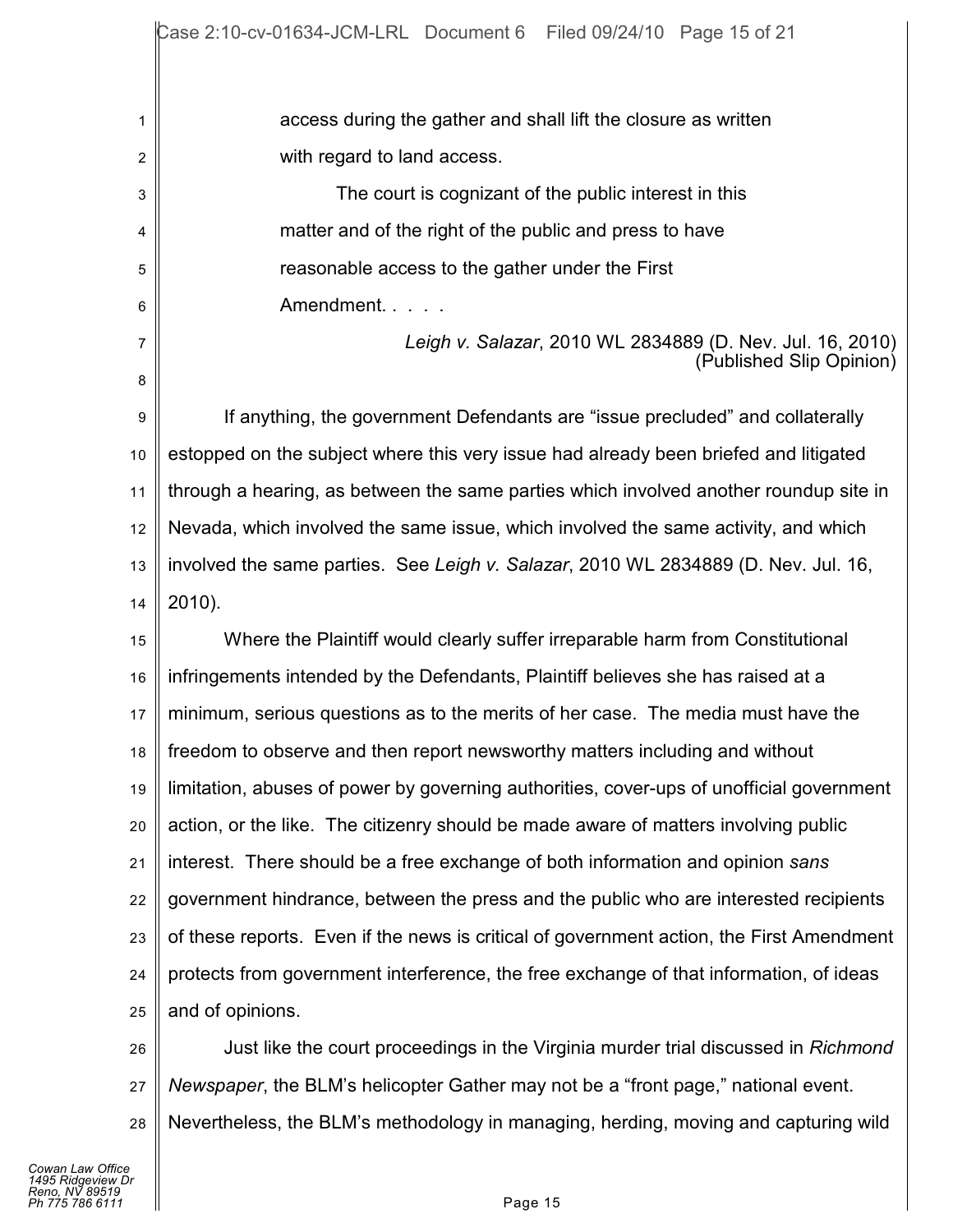1 2 3 horses from public lands via helicopter is a newsworthy matter. Their subsequent shipping, housing and ultimate disposition or demise of these horses should likewise be open to public scrutiny.

4

# *The Other Factors*

5 6 7 8 9 10 Clearly the hardships tip heavily toward the Plaintiff were injunctive relief not issued. She loses assignments in her job as a journalist when she cannot reasonably observe and visualize the gather. She cannot observe and report which is part of the Plaintiff's job. She is denied First Amendment protections from a prior restraint in being shut out from effectively reporting events involving government in action in an issue of significant public interest.

11 12 13 14 15 16 17 18 19 20 21 Once again, the Supreme Court has made clear that "[t]he loss of First Amendment freedoms, for even minimal periods of time, unquestionably constitutes irreparable injury" for purposes of the issuance of a preliminary injunction. *Elrod v. Burns,* 427 U.S. 347, 373, 96 S.Ct. 2673, 49 L.Ed.2d 547 (1976); see also *S.O.C., Inc. v. County of Clark*, 152 F.3d 1136, 1148(9th Cir.1998) (holding that a civil liberties organization that had demonstrated probable success on the merits of its First Amendment overbreadth claim had thereby also demonstrated irreparable harm). See also, *Sammartano v. First Judicial District Court, in and for County of Carson City*, 303 F.3d 959 (2002)(The loss of First Amendment freedoms, for even minimal periods of time, unquestionably constitutes irreparable injury for purposes of the issuance of a preliminary injunction).

22 23 24 25 26 27 Given the Plaintiff's chosen vocation and her station in life and her dedication to wild horses, the Court's thoughts in *Lujan* are instructive. In *Lujan v. Defenders of Wildlife*, 504 U.S. 555, 560-61, 112 S.Ct. 2130 (1992) the Court stated, "It is clear that the person who observes ... a particular animal threatened by a federal decision is facing perceptible harm, since the very subject of his interest will no longer exist." Lujan, 504 U.S. at 566, 112 S.Ct. 2130.

28

On the other side of the scale, how would the Defendants explain their harm in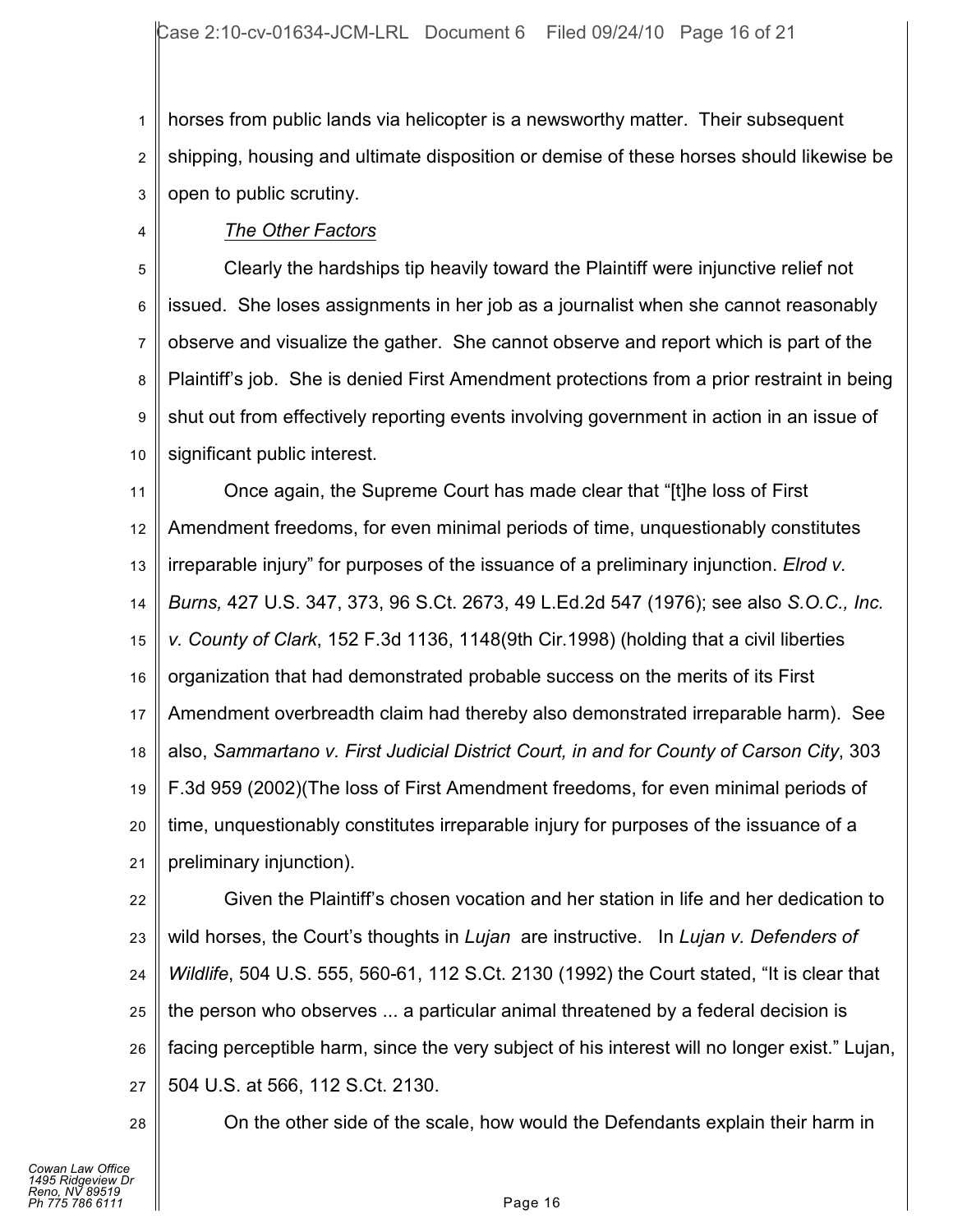1 "coming clean?"

2 3 There has been no question that the gathering of wild horses in Nevada, involves a matter of significant public interest. This is not a controversial element, here.

#### 4 *Certificate of Counsel*

5 6 7 8 9 In the companion case to this, the identical government defendants are represented by those on the attached service list. The undersigned provided the listed counsel with a copy of this Motion via email. Plaintiff also emailed a courtesy copy of the Complaint when filed, to attorney Erik Peterson who is the senior counsel in the companion case.

#### 10 *Conclusion*

11 Plaintiff respectfully requests the following:

- 12 13 14 1. That a mandatory or prohibitive injunction issue preliminarily and permanently, mandatorily precluding or requiring as the case may be, the Defendants from the following:
- 15 16 17 18 19 20 21 22 23 a. Prohibit the preclusion or restriction of the Plaintiff, her colleagues and also others similarly situated, from accessing trap sites and holding pen sites, whether placed on public property or placed on private property; that if the Defendants choose private property on which to set trap sites or holding pens, that as a condition precedent to doing so, the Defendants obtain clear authorization from landowners in advance of such activities, to allow Plaintiff, her colleagues and others similarly situated, onto the property as part and parcel to the Defendants' horse, gather, roundup, capture activities;
	- b. Require the Defendants to accommodate the public and Plaintiff to view the capturing and handling thereafter, of Silver King wild horses;
		- c. Require clear daily visual access without unduly restrictive conditions or impediments to such areas by Plaintiff, her colleagues and others similarly situated at any and all times during which the Defendants' helicopters are

24

25

26

27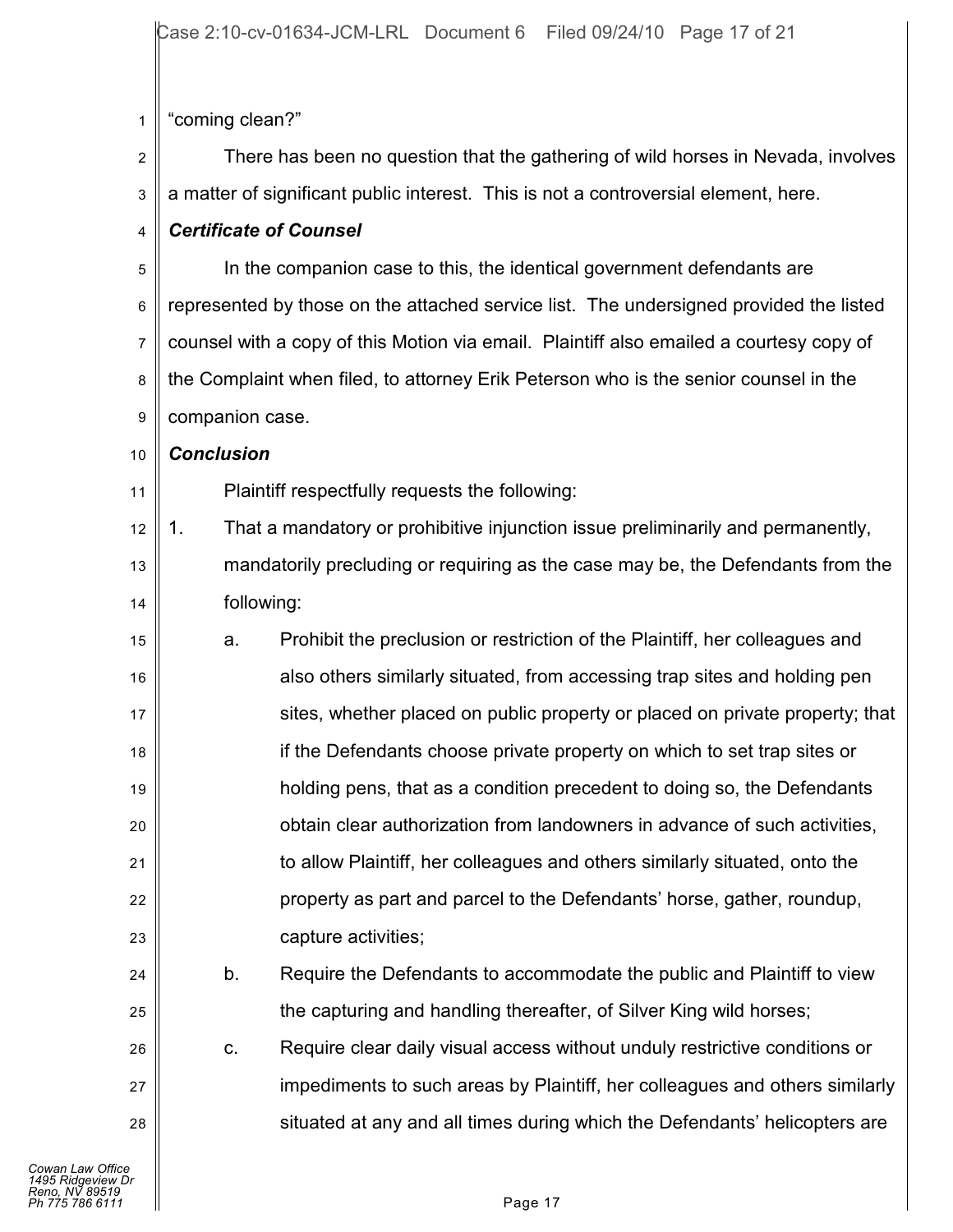| in flight; |  |
|------------|--|
|------------|--|

| $\overline{2}$ | d. | Prohibit the flying of helicopters to gather, roundup or move horses at all   |
|----------------|----|-------------------------------------------------------------------------------|
| 3              |    | times where the public has not been adequately notified of such activity;     |
| 4              |    | and prohibit the practice of continuing to fly helicopters for such purposes  |
| 5              |    | after advising the public that gather or roundup activities are completed for |
| 6              |    | the day;                                                                      |
| 7              | е. | Prohibit the requirement of having those interested in viewing horses, to     |
| 8              |    | make "reservations" or to require the public notify the Defendants in         |
| 9              |    | advance that they would be there to observe; and prohibit preclusion          |
| 10             |    | through "wait lists;" and to prohibit the preclusion of members of the public |
| 11             |    | merely because they didn't make a reservation, or make a call in advance,     |
| 12             |    | or comply with a restrictive time frame or unreasonable processes             |
| 13             |    | mandated by the Defendants;                                                   |
| 14             | f. | Require at a minimum, reasonable notice (to be determined by the court),      |
| 15             |    | of modification or changes to roundup activities or schedules, and of         |
| 16             |    | notices of roundup activities or schedules; and require Defendants to         |
| 17             |    | abide by the notices; and if the Defendants are not able to comply, to        |
| 18             |    | require the Defendants to renew such notice requirements before               |
| 19             |    | rounding up, or gathering, or removing wild horses from Silver King;          |
| 20             | g. | Prohibit the preclusion or restriction of the Plaintiff, her colleagues and   |
| 21             |    | also others similarly situated, from viewing and accessing the loading and    |
| 22             |    | transportation of all wild horses captured and removed from Silver King;      |
| 23             |    | and require the Defendants to notify the public with sufficient advance       |
| 24             |    | notice (to be determined by the court), of the shipment or transportation of  |
| 25             |    | Silver King wild horses from the Silver King Roundup and further to notify    |
| 26             |    | the specific location of the facilities to which the Silver King horses are   |
| 27             |    | intended to be shipped and where they are ultimately shipped; and             |
| 28             |    | prohibit the shipment of any or all horses where such notifications have      |
|                |    |                                                                               |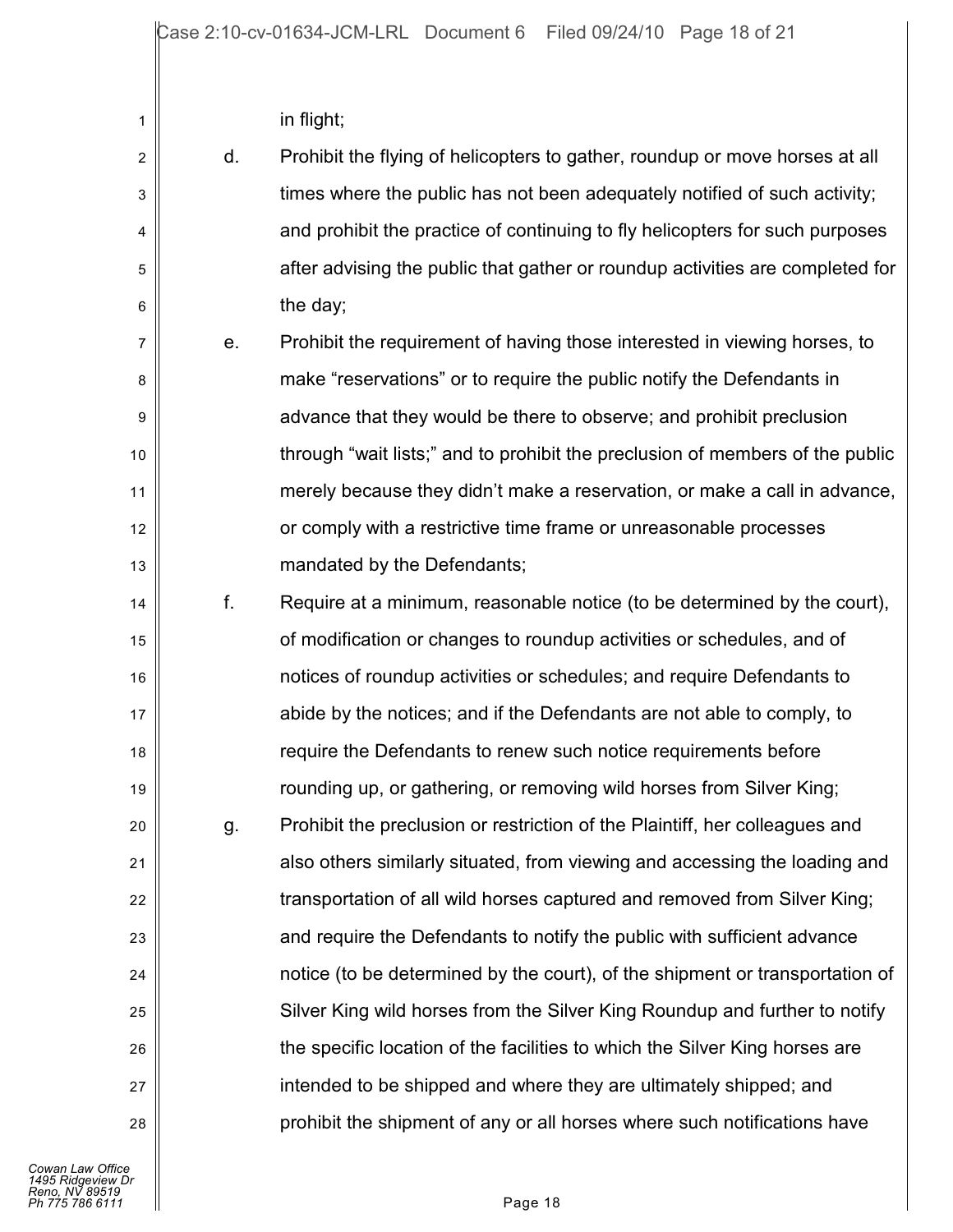not been sent or met;

| $\overline{2}$ | h. | Prohibit the preclusion or restriction of the Plaintiff, her colleagues and      |
|----------------|----|----------------------------------------------------------------------------------|
| 3              |    | also others similarly situated, from accessing temporary holding facilities,     |
| 4              |    | long-term holding facilities, or any other facilities whether public or private, |
| 5              |    | to which Silver King horses are transported and while such horses remain         |
| 6              |    | the property of citizens of the United States held in trust by the               |
| 7              |    | Defendants for them; and if the Defendants choose private facilities to          |
| 8              |    | ship Silver King horses, that as a condition of using such private facilities,   |
| 9              |    | the operators of such private facilities shall make available the facilities for |
| 10             |    | inspection of the Silver King horses to members of the public including          |
| 11             |    | Plaintiff and others, if they so choose, in such a manner that the horses        |
| 12             |    | may clearly be viewed and documented such that a wellness or clinical            |
| 13             |    | assessment of such horses may be accomplished, if so desired by the              |
| 14             |    | person(s) seeking to observe these horses; and that such facilities shall        |
| 15             |    | be open for such inspections during normal business hours;                       |
| 16             | i. | Require the Defendants to identify and record, whether by photographs or         |
| 17             |    | other methods, each Silver King wild horse removed therefrom, in a               |
| 18             |    | manner which effectively allows the Defendants, the Plaintiff and the            |
| 19             |    | public to track their whereabouts to their ultimate destination;                 |
| 20             | j. | Require the Defendants to keep accurate and copious records of: (a)              |
| 21             |    | persons to whom Silver King horses are given or sold outside of formal           |
| 22             |    | horse adoption programs; (b) the identification of each Silver King horse        |
| 23             |    | given or sold to each such person receiving them outside of formal               |
| 24             |    | adoption programs; (c) allow the Plaintiff or others similarly situated and      |
| 25             |    | the public to review or inspect such records without censorship or               |
| 26             |    | restriction, and without having to proceed with a Freedom of Information         |
| 27             |    | request;                                                                         |
| 28             | k. | Prohibit the preclusion or restriction of the Plaintiff, her colleagues and      |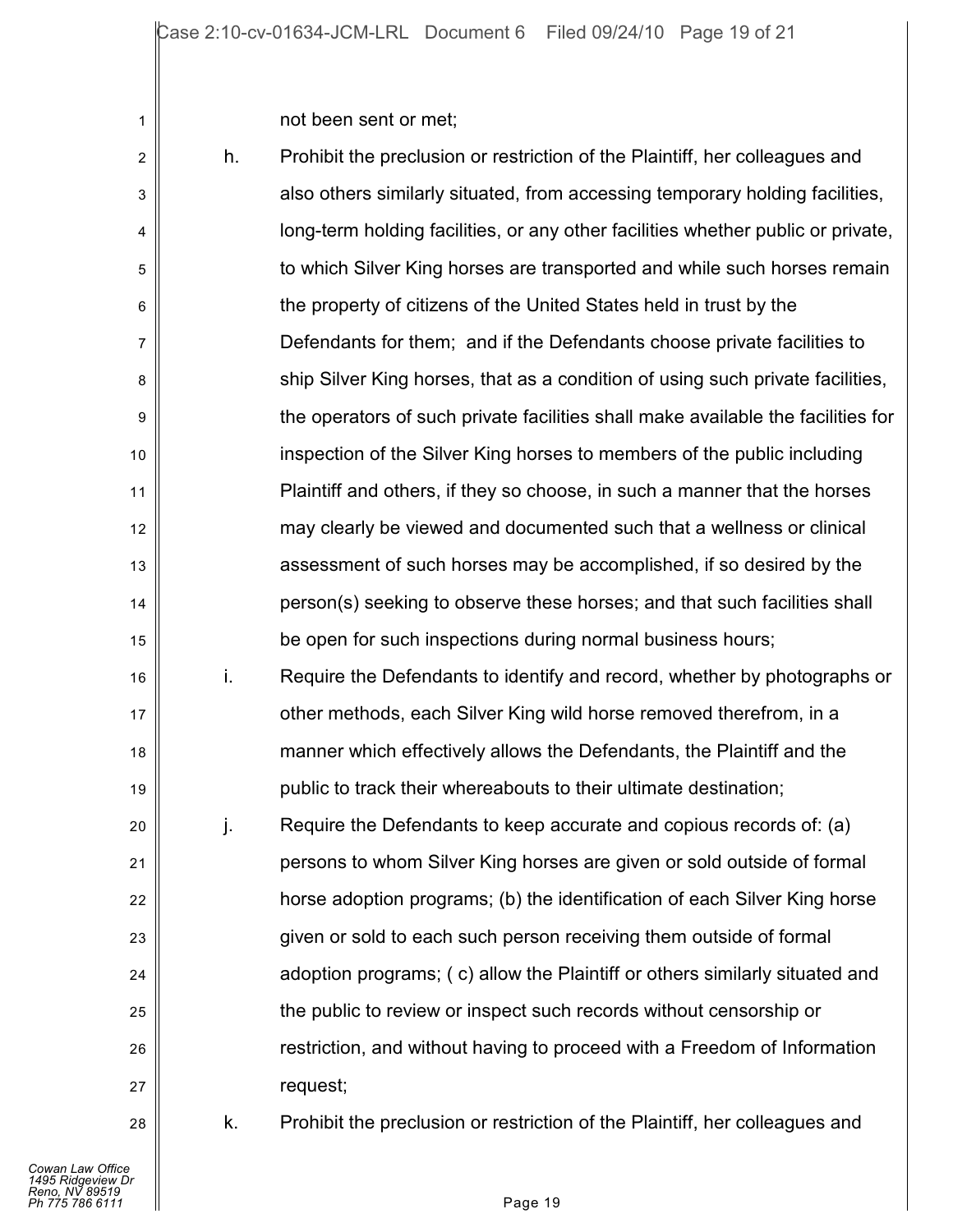| 1                                                                          |    | also others similarly situated from photographing or documenting their       |
|----------------------------------------------------------------------------|----|------------------------------------------------------------------------------|
| $\boldsymbol{2}$                                                           |    | observations of Silver King operations and Silver King horses wherever       |
| 3                                                                          |    | situated;                                                                    |
| 4                                                                          | I. | Require the Defendants to keep accurate records of Silver King horses        |
| 5                                                                          |    | having incurred injury or illness or debilitating conditions occurring while |
| 6                                                                          |    | such horses are in the custody or control of the Defendants or their         |
| 7                                                                          |    | chosen contractors;                                                          |
| 8                                                                          | m. | Require the Defendants to provide any and all records discussed herein,      |
| 9                                                                          |    | without censorship or having to obtain same through a Freedom of             |
| 10                                                                         |    | Information formal request and to provide copies of said records at the      |
| 11                                                                         |    | request of Plaintiff or others, at the expense of the requesting person(s);  |
| 12                                                                         | n. | To cease all wild horse roundup activities in Silver King until such time as |
| 13                                                                         |    | the Defendants are able to accommodate Plaintiff and others similarly        |
| 14                                                                         |    | situated by providing access as herein outlined;                             |
| 15                                                                         | 0. | Require the implementation of all other action necessary to effectuate the   |
| 16                                                                         |    | purpose and intent of that being requested herein, in injunctive form;       |
| 17                                                                         | p. | Such other and further injunctive relief as the court deems appropriate to   |
| 18                                                                         |    | implement the injunctive relief;                                             |
| 19                                                                         |    | Dated this 24 <sup>th</sup> day of September 2010                            |
| 20                                                                         |    | RESPECTFULLY SUBMITTED,<br>LAW OFFICE OF GORDON M. COWAN                     |
| 21                                                                         |    |                                                                              |
| 22                                                                         |    | /S/                                                                          |
| 23                                                                         |    | Gordon M. Cowan Esq. (SBN 1781)                                              |
| 24                                                                         |    | Attorney for Plaintiff LAURA LEIGH                                           |
| 25                                                                         |    |                                                                              |
| 26                                                                         |    |                                                                              |
| 27                                                                         |    |                                                                              |
| 28                                                                         |    |                                                                              |
| Cowan Law Office<br>1495 Ridgeview Dr<br>Reno, NV 89519<br>Ph 775 786 6111 |    | Page 20                                                                      |